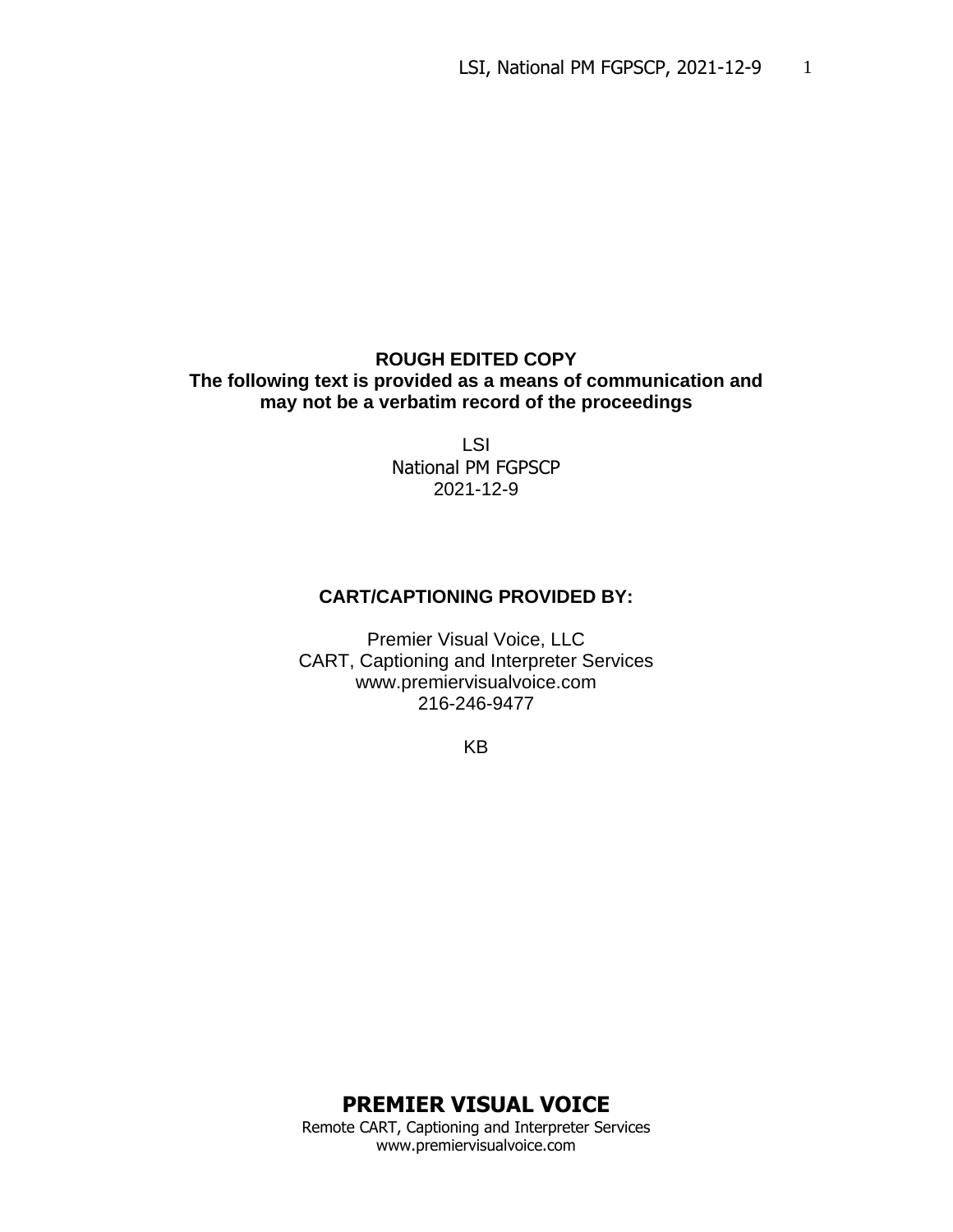>>: Good afternoon and thanks for joining us, before getting started, let's review the zoom features we are using for this event. The audio for this event is broadcasting by phone and online. This event is lecture only; the microphones are muted to reduce background noise.

To adjust the audio through your computer, go to the bottom left of the screen, click small arrow next to audio setting and select speaker. Some viewers get better audio when streaming, while others get better quality by phone. So, if you have any audio difficulties you may want to try a different connection method.

There are several Zoom features we will use today. At the top of the screen, click the view options button and select exit Fullscreen to display the chat panel on the right side of the slides. My mistake, you will not be using those today.

If you need some technical assistance for this event, please email us at AmeriCorpswebinarssupport@lsidc.com. The chat panel is disabled for attendees, it will be used by presenters to provide links and resources. You can ask questions in the Q&A panel.

Select the Closed Captioning icon for live captioning in English. If you wish to view captioning in Spanish, select the stream text link posted in chat in view them in your browser. We are recording this event, so let's start the recording and turn over to our presenters.

>>: Today, national performance measure for the funding opportunity for the foster grandparent and senior companion replacement opportunity. As always, more information can be found@ourwebsiteamericorps.gov and please go to funding opportunity page. Here is some that has been recently announced. Applications are due at 5 PM Eastern on February 3 we are now accepting applications and today we are going to be focusing on our time on national performance measure at AmeriCorps.

This is just a one part of a series of webinars that AmeriCorps seniors will give. You can see information about how to register and get connected to information. For our agenda today, we are going to do a couple of things, we are going to spotlight some competition basics and then we will dive into a national performance measured specifically.

For those of you who have attended our other openers, you know we haven't been able to get there without talking about our national performance measure so we will start by going from the highest level and then diving deep into our specific performance measure, we will also take a look at our AmeriCorps work plans and talk about how we can allocate our volunteers across those work plans before finishing up our webinar with a brief recap.

National performance measures our agency a uniform set of measures used across programs and allows grantees to assess your effectiveness to state quarters. It allows AmeriCorps to tell a unified story about the impact of our programs. Let's get the basics out of the way, why do we have performance measure. You can say the effectiveness of the grant, and parks, accountability to our peers, they are all good answers.

All in all, we are a federal program and we do take a road of steward's taxpayer dollars seriously, that comes with certain responsibilities including the responsibility to recollect data, measure your impact, and use information to improve and raise your impact. Why do we measure performance as I have stated one reason is accountability?

### **PREMIER VISUAL VOICE**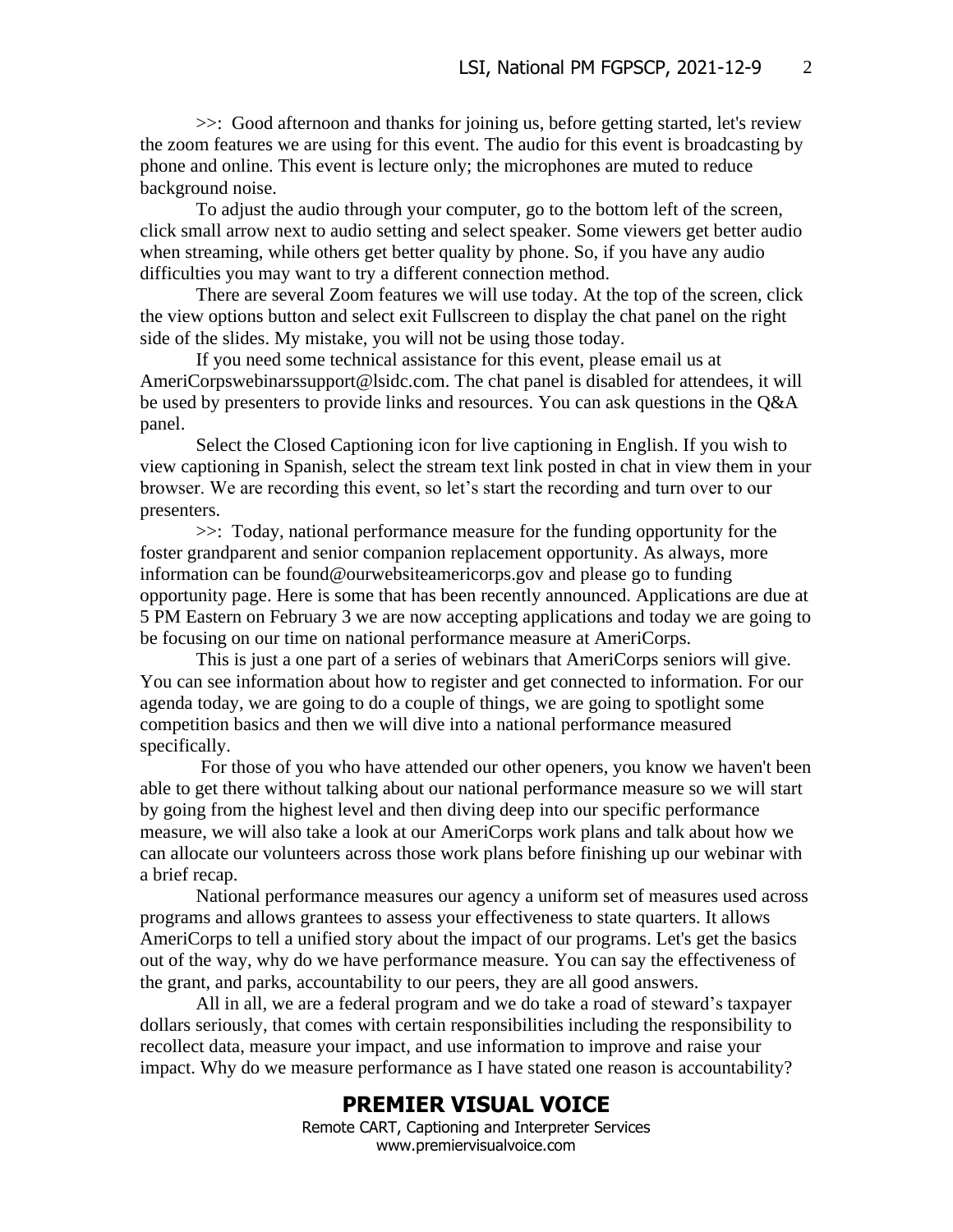To say that the program or project is getting results. Performance measurement helps you communicate achievements in a way that funders and stakeholders are finding meaningful and compelling. Another is the change that you felt would happen is actually occurring. Performance measurement is a systematic way to collect reliable information.

You can also use performance measurement data to spot and correct problems. Are you reaching the population you attended? Do some people require more or less attentive service to show a positive outcome? Even when an intervention is exactly as planned, the intervention and to make it more effective finally, performance measurement is a way to get feedback. So, you know if you're making a difference in helps you decide how to make the most effective use of your limited resources.

What are some of the benefits of using our national performance measure? AmeriCorps can focus on national priorities. Secondly, national progress measure provides a data for strong agency to tell the story of National Service. AmeriCorps will collect high-quality data. To ensure that AmeriCorps can allocate the data and report with confidence, guidance for national performance measure includes definitions and descriptions, target populations, output and outcomes.

Before I really dive into performance measure, I want to briefly express how AmeriCorps structures are measured growth there are a couple different components and we will walk there all of the different components in a bit. As you can see from our visual, it's like a pyramid and they start out pretty broad done at the bottom with the focus area and then they get more specific as we move up the pyramid.

Let's talk about each and we will start at the bottom with the focus area. There are several AmeriCorps focus areas for FGP and SCP. Foster grandparent and senior companion. The primary focus is education, economic opportunity, and healthy futures the objective is a general category within each focus area. If I'm taking a look at the education focused area, it can be translated into two slightly more specific objectives must school readiness and K-12 success.

Here that we get into the specific measures which are reflected in outputs and outcomes. Every national performance measure must be paired with a single outcome. For each performance measure applicants must select one output and one of the associated outcomes. At the top, you see two examples among one of the outputs in one of the outcomes.

Let's dive into our outputs. It is through outputs and outcomes that we are able to measure performance. We know performance measure is the ongoing systematic process of tracking your programs or projects outputs and outcomes. Outputs are the amount of service provided. They measure the completion of activities and document the fact that individuals receive service, products were crated, or programs were developed.

They often answer the question, how much service to be performed or what products we develop, they do not answer the question, what changed as a result of the service provided or product developed outfits reflect the changes of benefits that occur. Outcomes can reflect changes in individuals, organizations, communities, or the environment. This could include attitudes, knowledge, behavior, or condition.

For example, charges within an organization may include and enhance system to better community. In general, the most compelling outcomes address changes in behavior or conditions. However, what makes a chance compelling is not just the type of change

# **PREMIER VISUAL VOICE**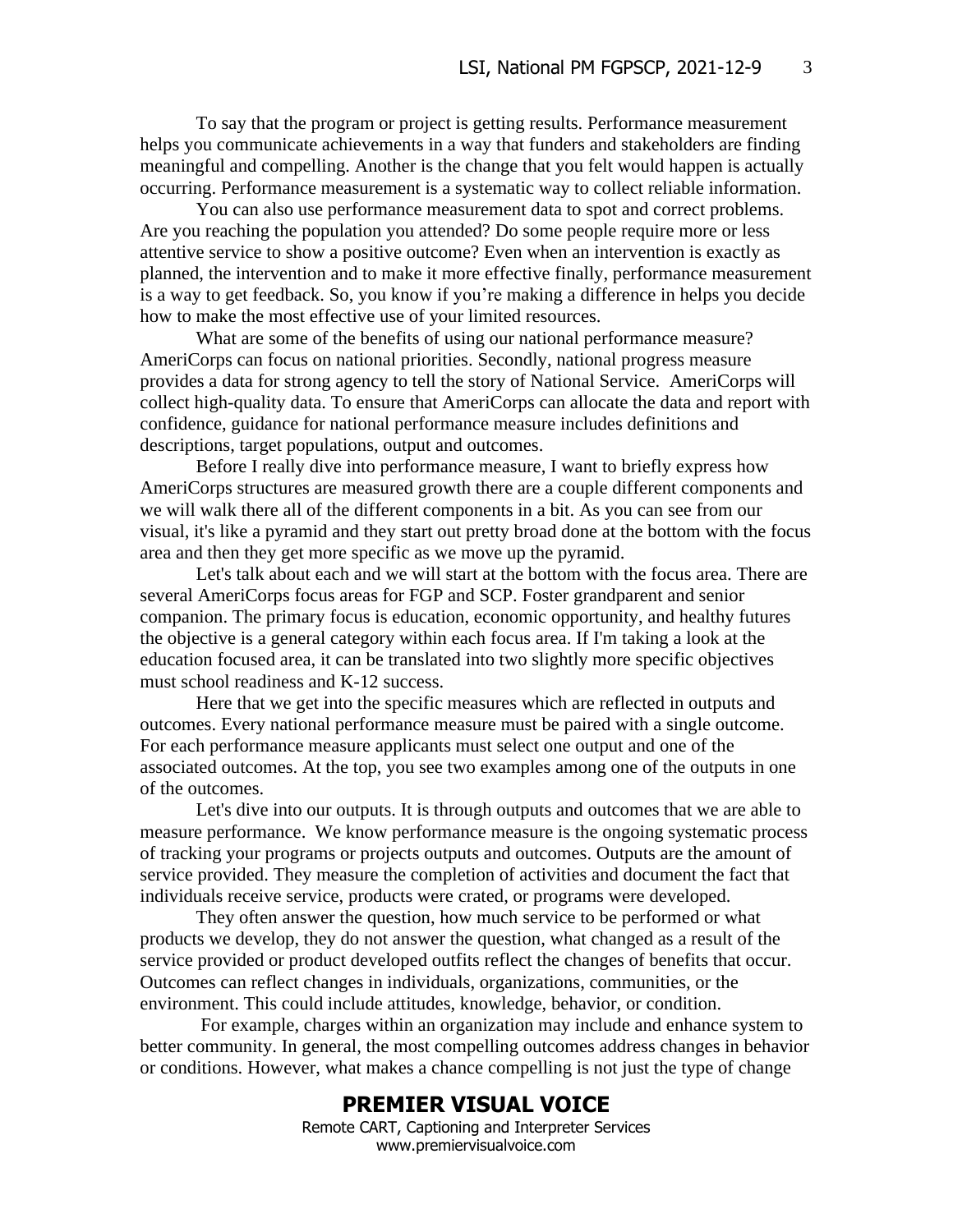but the magnitude or amount of change. And of course, the chain should be reflected in the activities intended purpose. Let's talk just briefly about the type of outcomes we may see, including changes in attitude or belief, knowledge or skills, behavior or condition.

Outcomes regarding attitude and belief involve a change in thought or feeling. For example, a caregiver feels she has more social support after receiving services. Outcome in measuring knowledge and skill involve a change in understanding or ability. What a person learns. For example, a student improves reading ability after attending tutoring. Outcomes addressing behavior involves actions in changes. Such as conduct or habits, often in specific context.

 For example, a student improves class participation outcomes regarding condition involve a change in a situation or circumstance. For example, a family's transition into a safe affordable housing after receiving referrals and counseling or a community receives a new afterschool program because a youth organization has been able to build its capacity to provide services.

Let's review our specific performance measure requirements as it relates to your application. First you must send me a work plan that results in an output were outcome specific in the national performance measure. All unduplicated volunteers or volunteer service years must be placed in a work plan. The maximum cost per VSY in all performance measure may not exceed the allowable costs per VSY.

I want to highlight our key document, again all of these can be found on our website. In particular I want to highlight two of our documents. The tools we would use for performance measure are in appendix B for national performance measure and subtractions additionally there is a workplan that allows us to develop those performance measures. Of course, the most important document is the notice of funding opportunity. You also see appendix B, our national performance measure instructions.

Again, and summarizes performance measure requirements. Let me highlight appendix B are national performance measure instructions. Again, this is the tool that we often use when selecting our performance measure. These instructions include all of our performance measure as you see, they organize in terms of our focus area we do have some instructions at the beginning, this is where you can go and learn about them more in-depth.

I would just take a minute to highlight our work plaintiff element template which is designed to help you plan your performance measure of this worksheet can help organize how you fit your performance measure together with the volunteer activities. Just a quick note, I recommend you use these worksheets and instructions to map out your work plan and then complete your work plan prior to transferring information into our key current system as much as we love our technical systems, they can be a little cranky at sometimes it.

Our suggestion is working outside the system prior to entering into the system. All of this information about our performance measure R and R national performance measure instructions. But I want to take a moment to walk through them. These sections must be completed for all of our work plans. First there is a description of community need. This description must be completed for each output you select this need statement should explain the compelling need that will be addressed by your volunteers.

## **PREMIER VISUAL VOICE**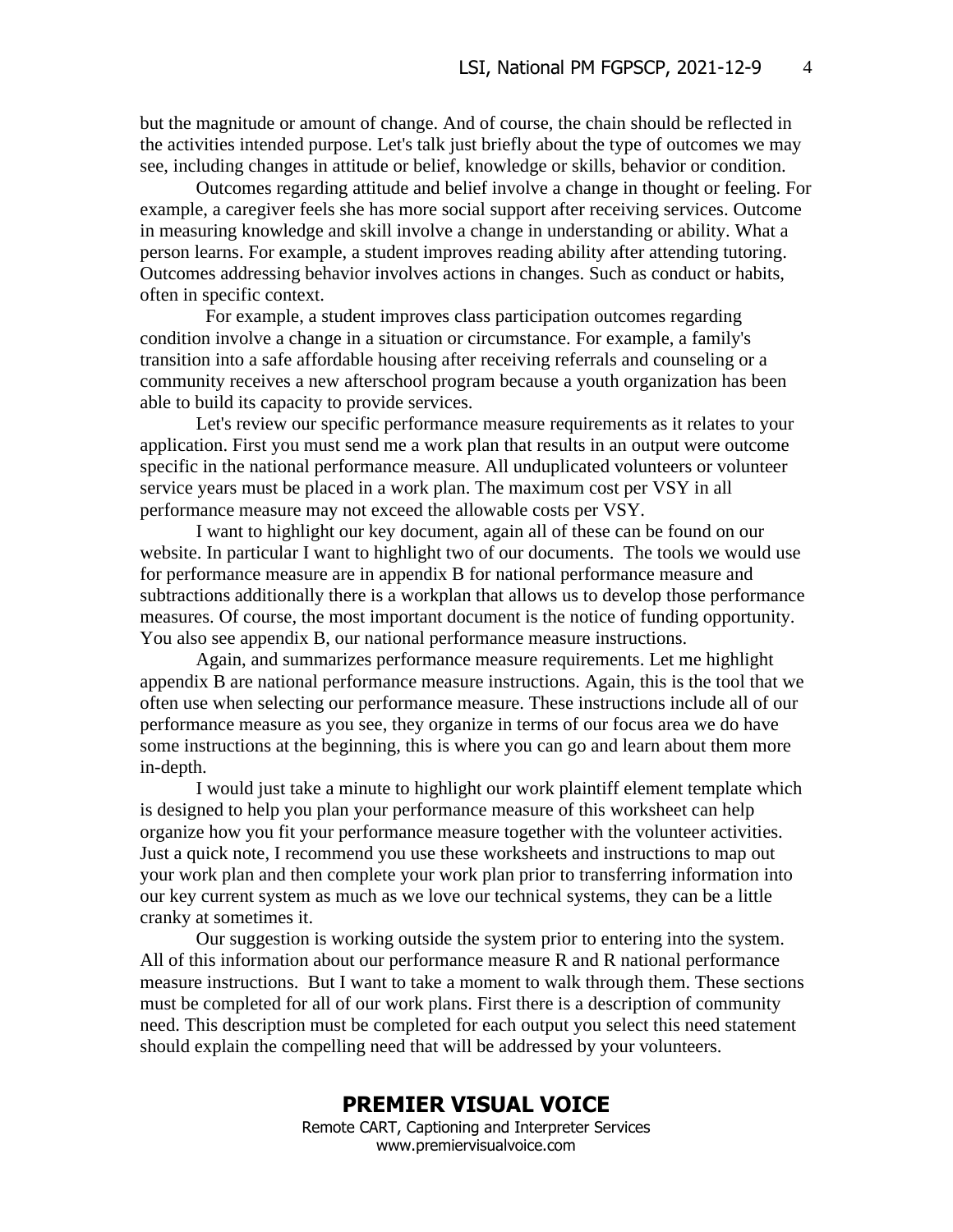Then we have outputs as we mentioned earlier in the presentation. Outputs are the immediate results of the volunteers' activities. They usually count numbers, number of children served for example. The output is selected using the pull-down menu in the egrants system. There is a cervix activity or activities. They test those volunteers will perform.

The service activity description should explain what the AmeriCorps Senior volunteers are doing in a way that shows how they will achieve the outputs and outcomes. Here you can say who the beneficiaries are, what the volunteers are doing with the beneficiaries go state how often volunteers will provide the service and how long it will take place. For each output you will select an activity.

Next you have the number of unduplicated volunteers for VSY and SCP this is a proposed number of volunteer service will be entered here. They can only be counted once when a volunteer is assigned to a service activity. Then we have the total number of volunteers which is a total number that will be engaging in the activities. If you were to assign them all to each activity before, he would only count one person once, here volunteers can be counted more than once.

For example, if the same volunteer does two different types of activities such as tutoring and volunteering you can count them for both assignments in this field. Next you have targets, targets is the number you anticipate achieving and the third year of your performance. For example, if you think your volunteer will serve 50 children, you will enter 50 as your target. Next you have outcomes, outcomes are they longer-term, permanent change, or improvement expected in the community due to volunteers and their service.

 The outcomes can be selected using the pull down and you and e-Grants. Finally, we ask instrument used for tracking output. This is a tool we will use for your data collection. We have simple instruments that can be selected using the pulldown menu and e-Grants. I said I wanted to come back to allocating volunteer service years across our work plans. You will fill out a different work plan for each performance measurement that you use.

You would need to assign a certain number of unduplicated volunteers to that workplan. This funding opportunity requires applicants to demonstrate cost-effective practices in achieving performance goals through the service described in the proposed work plan. Applicants must include work plans that meet the following minimum requirement, volunteer stipends for every 6500 and federal funding, at least one volunteer service year must be placed in work plans that result in a national performance measure outcomes aforethought selected focus area.

A volunteer service here a budget term it is fairly simple to correctly the number of unduplicated volunteers you need. Common rules should be used to determine how to round onto begin volunteers in an outcome-based work plan. For example, an applicant requests and \$300,000 in federal funding would require 46.1 VSY work plans that result in two national performance measure outcomes.

Again, just a quick recap, AmeriCorps expects applicants to use national performance measure as a part of the comprehensive performance measurement strategy that relies on both performance and evaluation data to learn from their work and make chargeable and strategic adjustments to achieve their goals. Applicants are required to use

### **PREMIER VISUAL VOICE**